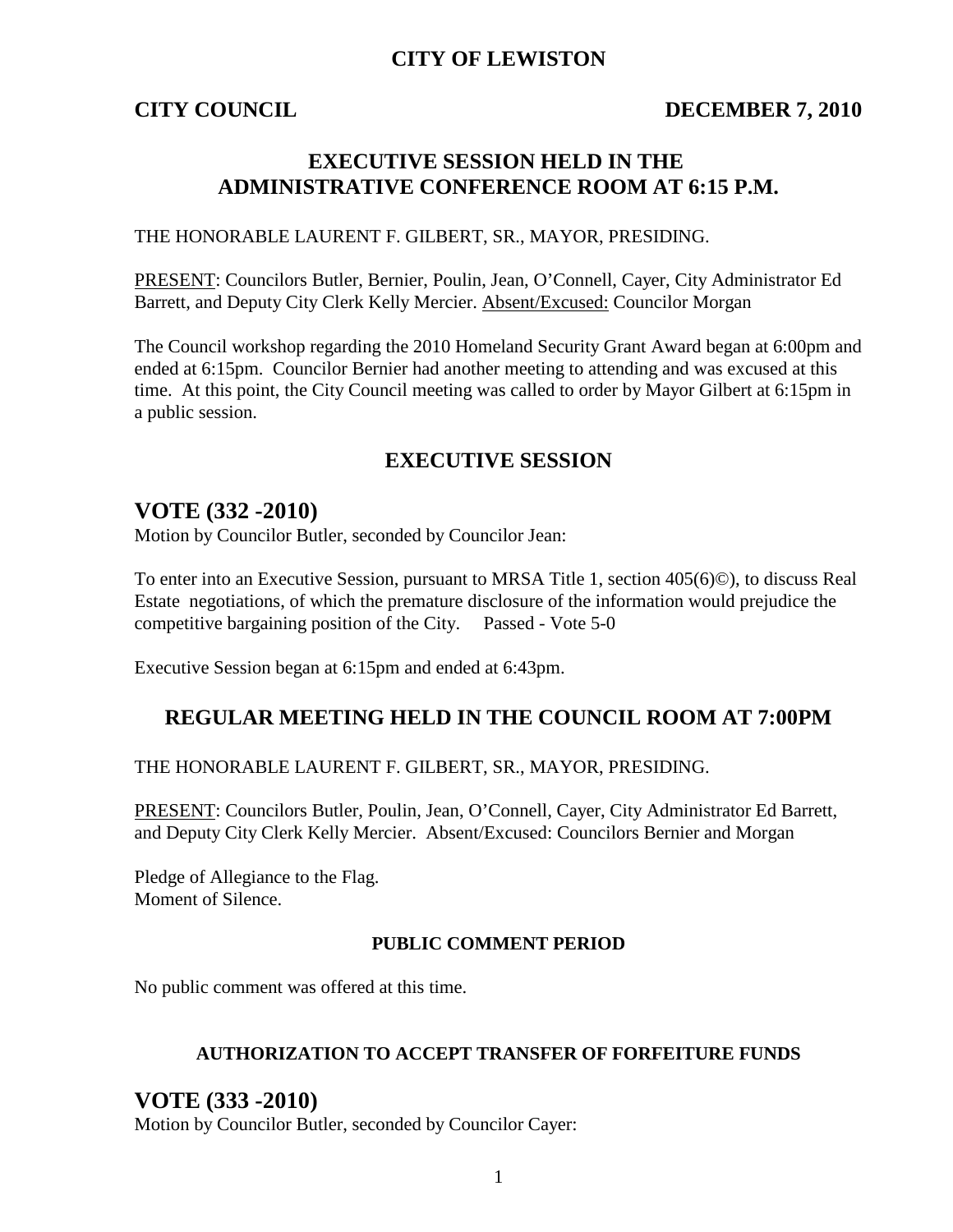# **CITY COUNCIL** DECEMBER 7, 2010

That pursuant to Title 15, Maine Revised Statutes Annotated, Section 5824(3) and Section 5822(4)(A), the City Council hereby acknowledges and approves of the transfer of \$1,309.00, or any portion thereof, in the case of the State of Maine vs. Anthony Guerriero, CR-10-990 Court Records. Being funds forfeited pursuant to court process. It is further acknowledged that these funds shall be credited to the 'City of Lewiston Drug Enforcement Program', funds to be deposited in Account No. 590-3514050 at TD Bank. Passed - Vote 5-0

### **AMENDMENTS TO THE TRAFFIC SCHEDULE TO ADD STOP SIGNS ON MILL STREET AND RAILROAD ALLEY**

# **VOTE (334 -2010)**

Motion by Councilor Butler, seconded by Councilor Cayer:

To adopt the following amendments to the traffic schedule to add stop signs on Mill Street and Railroad Alley:

Section 38 – Stop Signs

| 1 sign at Main St (northwest corner)                     |
|----------------------------------------------------------|
| 1 sign at Main St (southeast corner)                     |
| 2 signs at Railroad Alley (double lane one way approach) |
|                                                          |
| 1 sign at Lincoln St (northeast corner)                  |
|                                                          |

Passed - Vote 5-0

### **APPOINTMENT TO THE LEWISTON HOUSING AUTHORITY BOARD OF COMMISSIONERS**

# **VOTE (335 -2010)**

Motion by Councilor Butler, seconded by Councilor Cayer:

To confirm the Mayor's nomination and to appoint Cecile Mathieu of 10 Seville Place as members of the Board of Commissioners of the Lewiston Housing Authority. Passed - Vote 5-0

### **RESOLVE - AUTHORIZING PAYMENT OF SEWER BACK-UP CLAIM**

## **VOTE (336 -2010)**

Motion by Councilor Butler, seconded by Councilor Cayer:

To approve the Resolve authorizing payment for the sewer back-up claim: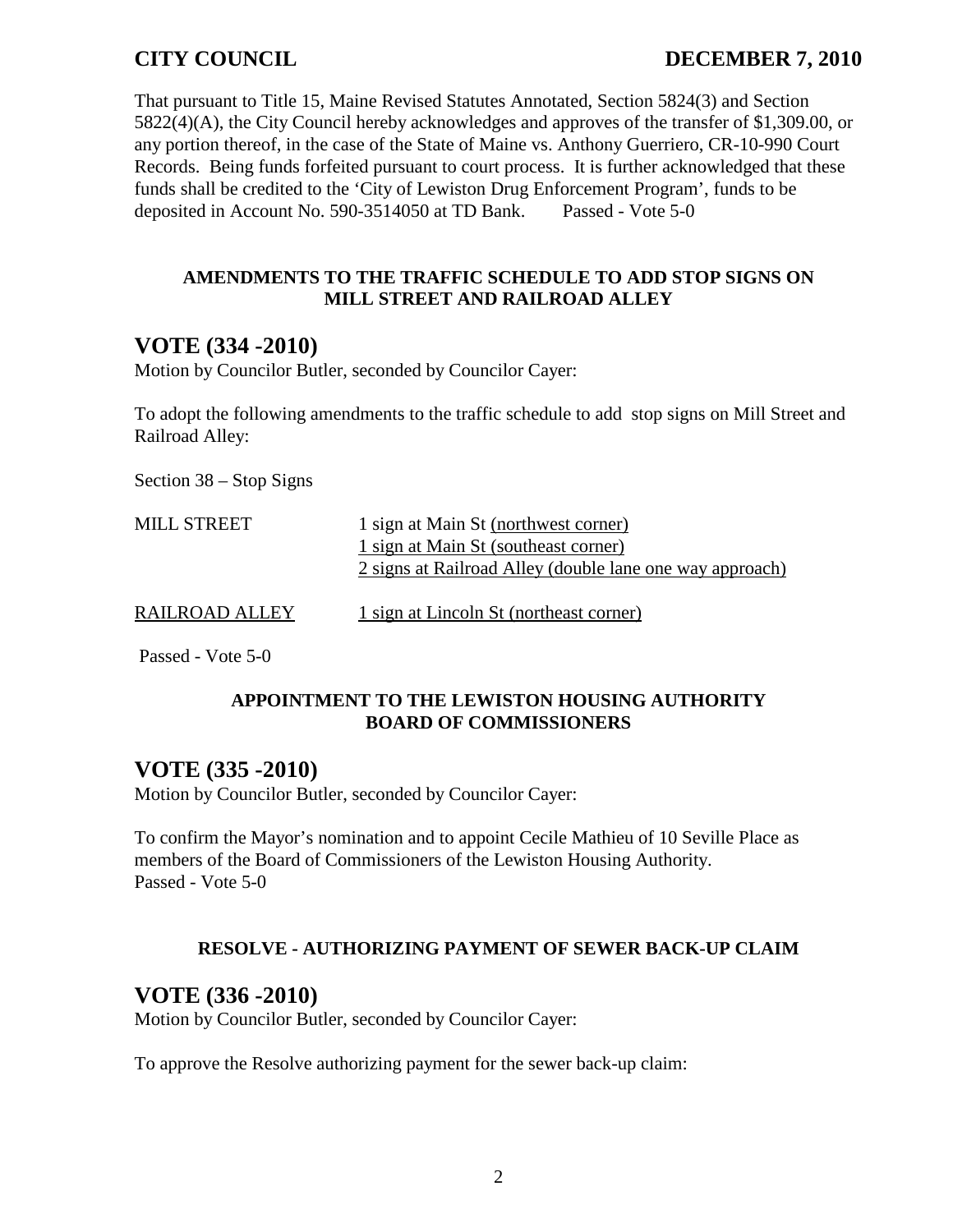WHEREAS, the City received a number of claims for damages relating to sewer back-ups in the Bardwell, White, and Newman Street areas resulting from storm events that occurred between July 2, 2009 and July 1, 2010; and

WHEREAS, while the City is not legally liable for these claims, the City Council approved a Sewer Claims Appeal Process on March 2, 2010 in view of the extraordinary circumstances surrounding these storms and claims; and

WHEREAS, a number of claimants have met the applicant eligibility criteria set forth in the policy including denial of the claim by both the City's and applicant's insurers; and

WHEREAS, the claims have been evaluated by a claims adjuster who has verified actual damages to real property and estimated the actual cash value of damage to personal property, including depreciation; and

WHEREAS, the adopted policy limits the maximum award to eligible applicants to \$15,000; and

WHEREAS, this is the final claim that will be processed under the Sewer Claims Appeal Process, which has been repealed as to any claims not timely filed; and

WHEREAS, authorizing these payments shall not be deemed an admission of liability on the part of the City;

Now, therefore, Be it Resolved by the City Council of the City of Lewiston that:

The following payments are authorized to the listed claimant in Settlement of the Sewer Back-up Claims of Claimant, which payments shall be made pursuant to a settlement agreement in form and substance satisfactory to the City Attorney and provided, however, that authorizing the payment and offer and entering into any settlement agreement shall not be deemed (I) an admission of liability, which the City specifically denies, for these particular claims and/or for any other claims against the City, (ii) a policy or practice with regard to sewer claims; and (iii) not be admissible in any subsequent court proceeding as such authorization and offer is for settlement purposes only of a doubtful claim.

| <b>Claimant</b>      | <b>Authorized Payment</b> |
|----------------------|---------------------------|
| <b>Emily Garland</b> | \$1,741.00                |

Passed - Vote 5-0

### **PUBLIC HEARING AND FINAL PASSAGE FOR LAND USE CODE AMENDMENTS CONCERNING MEDICAL MARIJUANA DISPENSARIES AND REGISTERED PRIMARY CAREGIVERS**

Mayor Gilbert opened the hearing to receive citizen input and comment. Mayor Gilbert read a letter received by the city from the Maine Civil Liberties Union encouraging the city not to adopt the ordinances regulating medical marijuana citing that the state law already regulates the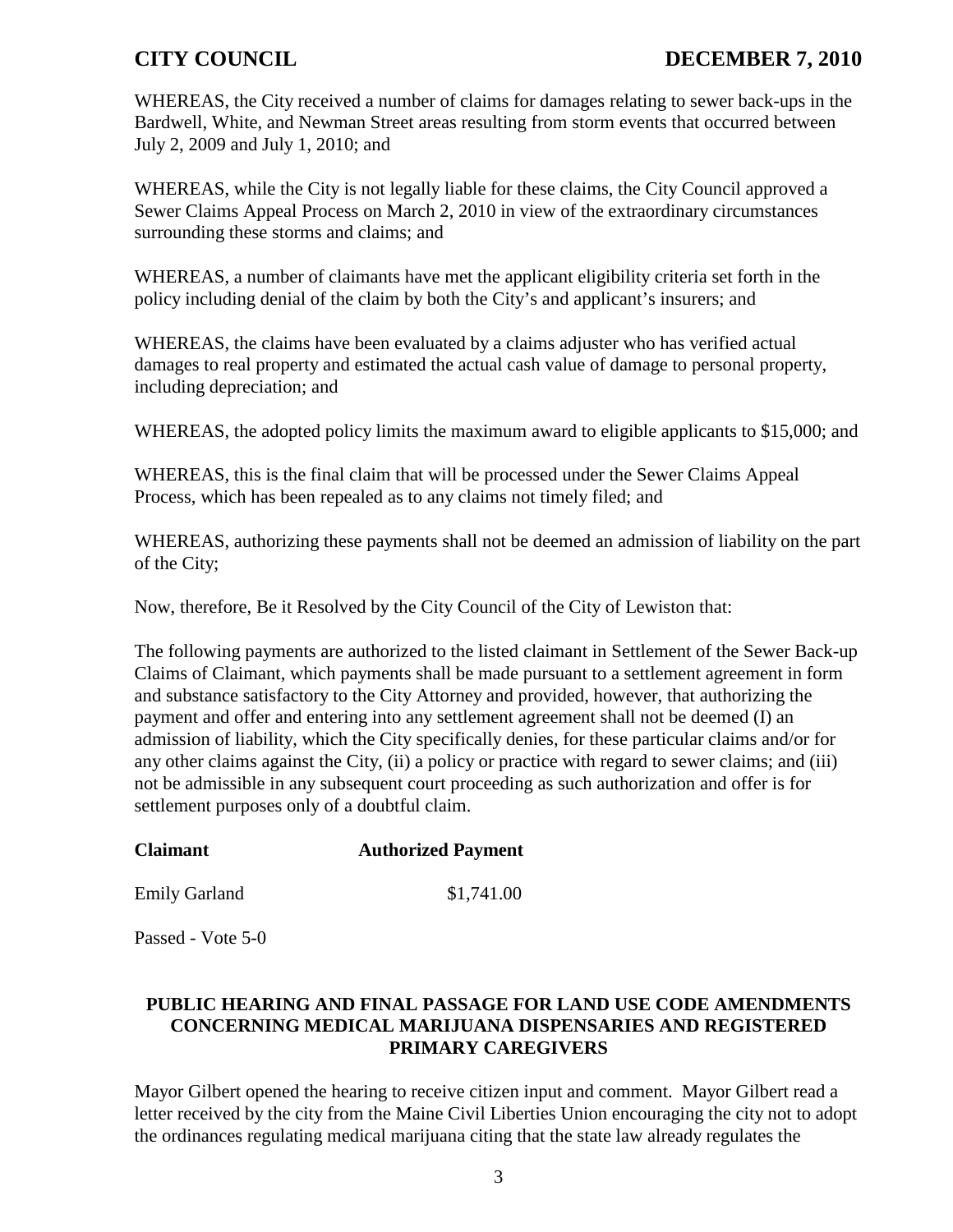operations of primary caregivers. Mayor Gilbert than read a letter from the city stating the reasons behind the proposed ordinances.

Alysia Melnick, public counsel for the Maine Civil Liberties Union, stated that the state rules regulating sellers of medical marijuana are more than adequate and that they are doubly concerned about municipalities adding more regulations on primary caregivers.

Gil Arsenault, Director of Code Enforcement and Planning, explained that the previous state laws covering the cultivation of medical marijuana used to be more strict and that the new law opens access.

Under the proposed ordinances registered primary caregivers engaged in the cultivation of medical marijuana for two to five patients would be permitted in the following districts: Highway Business, Office Service, Industrial, and the Urban Enterprise. State Law has no location requirements with respect to where primary caregivers can cultivate medical marijuana. Primary caregivers engaged in the cultivation of medical marijuana for two to five patients would be subject to licensing by the City Clerk and would have to meet certain fire safety, building and code rules. The cultivation of marijuana by a registered primary caregiver for two to five patients would not be allowed within 500 feet of the property line of a preexisting public or private school. This is not a requirement of State Law.

Deneka Clark who is a medical marijuana patient voiced concerns about the proposed ordinance because she was told that her primary caregiver would have to give up his operation under the regulations outlined in the ordinance.

Councilor Cayer stated that given the housing stock, the city has a duty to regulate these operations. After several Councilors stated their concerns Mayor Gilbert closed the hearing.

# **VOTE (337-2010)**

Motion by Councilor Poulin, seconded by Councilor Jean:

That the proposed amendment to Appendix A, Article II "Definitions", Section 2, "Definitions", Article V "Administration and Enforcement", Section 3, "General provisions", Article XI "District Regulations", Section 12, "Highway business district", Section 14 "Office service", Section 15 "Industrial district", and Section 16 "Urban enterprise district", of the City Zoning and Land Use Code, receive final passage by a roll call vote. Passed - Vote 5-0

### **PUBLIC HEARING AND FINAL PASSAGE FOR AN AMENDMENT TO THE BUSINESSES ORDINANCE REGARDING MEDICAL MARIJUANA DISTRIBUTION AND CULTIVATION**

Mayor Gilbert opened the hearing to receive citizen input and comment. Alysia Melnick, public counsel for the Maine Civil Liberties Union, reiterated her views concerning the adoption of the proposed ordinances. Mayor Gilbert then closed the hearing.

# **VOTE (338-2010)**

Motion by Councilor Butler, seconded by Councilor Jean: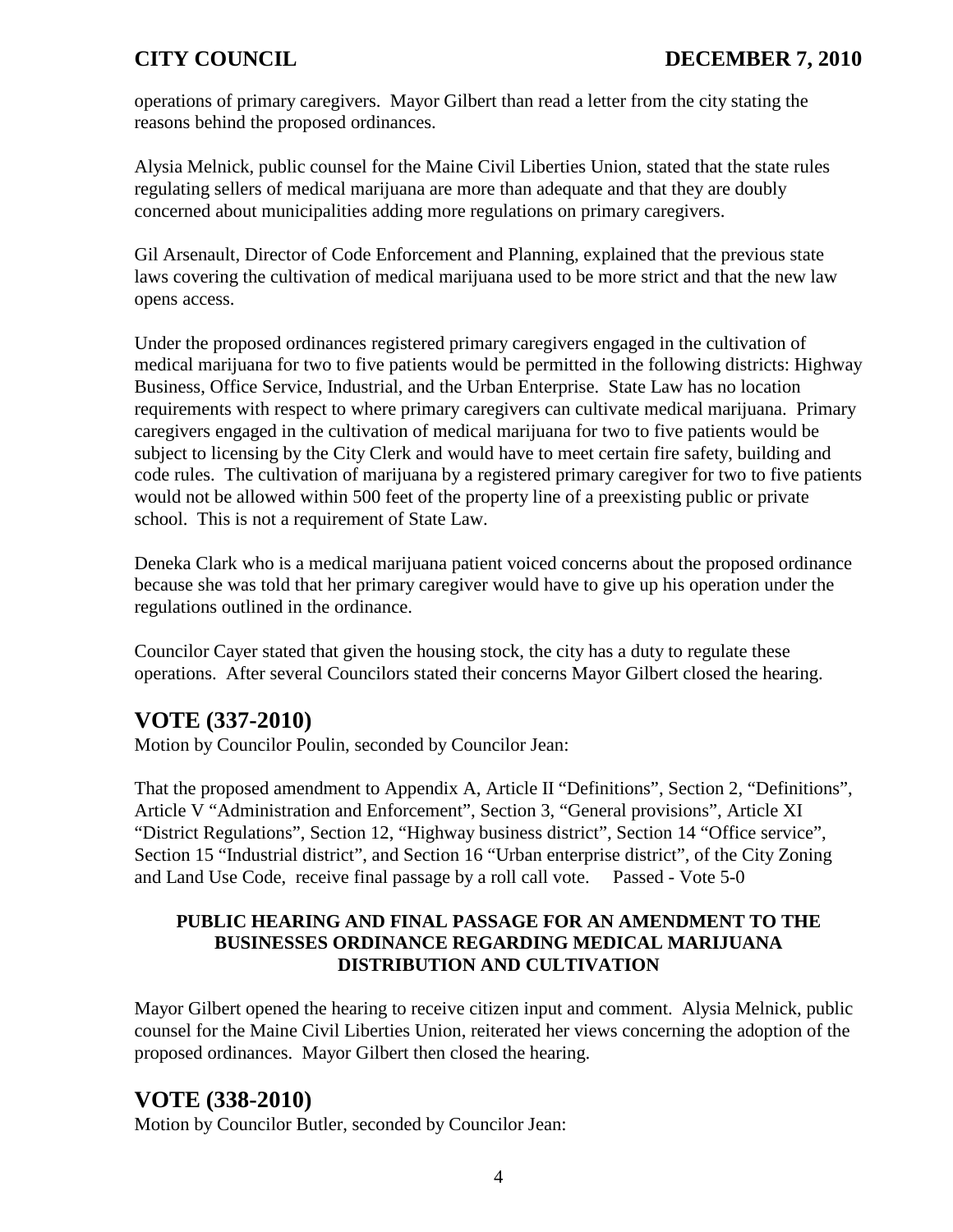That the proposed amendment to the City Code of Ordinances, Chapter 22 "Businesses", Article XV. "Medical Marijuana - Distribution and Cultivation", Sections 22-420 through 22-443, to create a new article regarding medical marijuana distribution and cultivation, receive final passage by a roll call vote. Passed - Vote 5-0

### **AMENDMENTS TO THE TRAFFIC SCHEDULE TO PARKING TIME REGULATED, PARKING RESERVED FOR CITY OFFICERS AND EMPLOYEES AND PARKING METERS**

# **VOTE (339-2010)**

Motion by Councilor Butler, seconded by Councilor O'Connell:

To adopt the following amendments to the Traffic Schedule for Park Street and Spruce Street:

- Section 27 Parking Time Regulated, Monday Through Friday, 1 Hour, 9:00 am to 6:00 pm
- PARK STREET (16 delineated perpendicular parking spaces / including 2 designated handicap spaces sharing additional space between) easterly side beginning at a point approximately 156' from the northwesterly line of Chestnut St and extending northerly on Park St a distance of approximately 158'.
- Section 34 Parking Reserved City Officers & Employees

### PARK STREET 37 spaces easterly side beginning at the southeasterly line of Chestnut St and extending southerly to Spruce St (except in front of pool gate) Reserved for City employees

(36 delineated perpendicular parking spaces / including 2 designated handicap spaces sharing additional space between) easterly side beginning at a point at the southeasterly line of Chestnut St and extending southerly on Park St (to Spruce St) a distance of approximately 342': Designated as reserved for permitted City employees.

22 spaces easterly side beginning at a point approximately 178' from the southeasterly corner of Park St & Pine St and extending southerly on Park St a distance of approximately 207' Reserved for City employees

(13 delineated perpendicular parking spaces) easterly side beginning at a point at the northwesterly line of Chestnut St and extending northerly on Park St 120': Designated as reserved for permitted City employees.

4 spaces easterly side beginning at a point approximately 142' from the southeasterly corner of Park St & Pine St and extending southerly on Park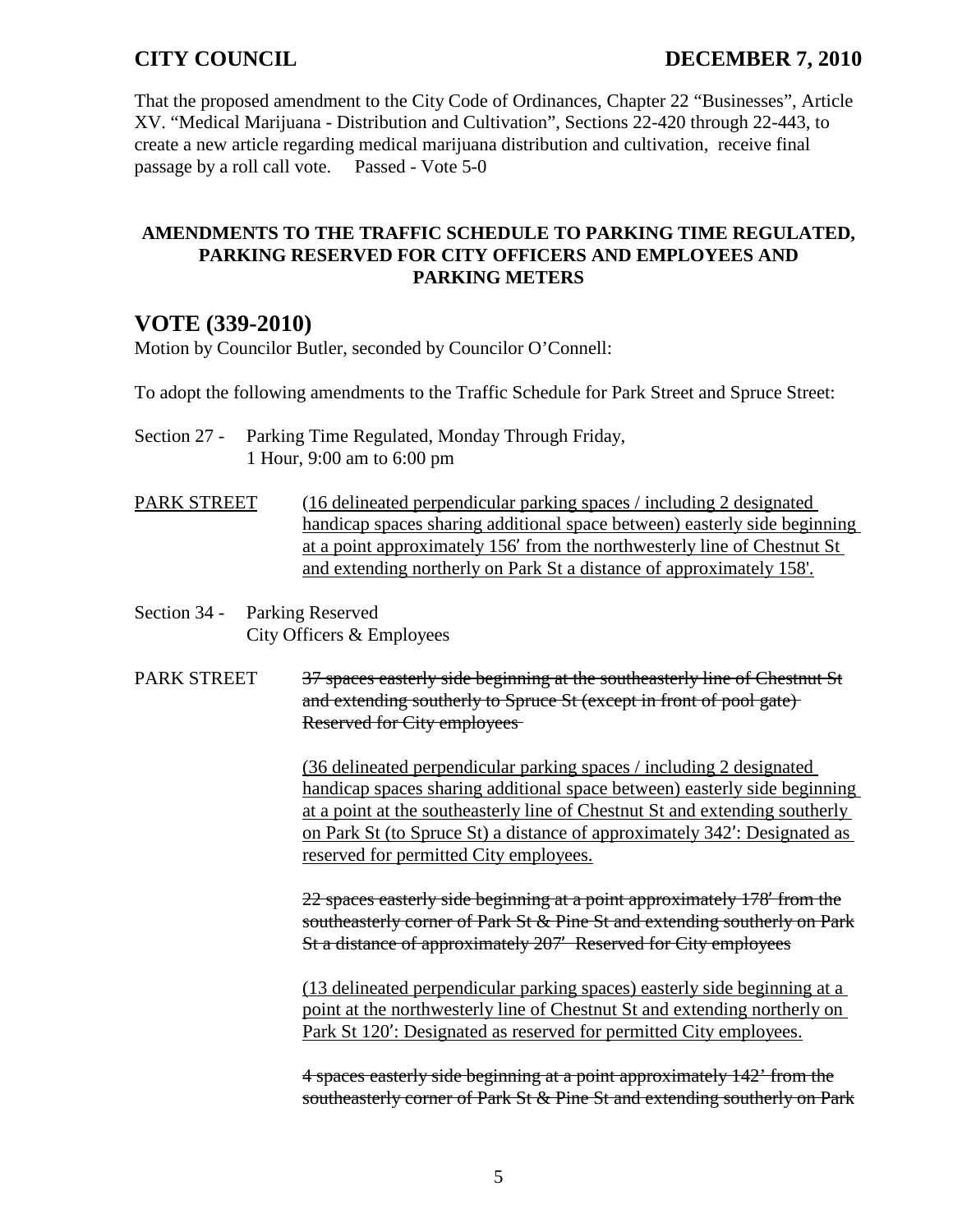St as distance of approximately 36' – Reserved for Mayor, Two City Councilors and the Administrator.

(4 delineated perpendicular parking spaces) easterly side beginning at a point approximately 120' from the northwesterly line of Chestnut St and extending 36': Designated as reserved for "Mayor", (2) reserved for "City Councilors", and reserved for the "City Administrator".

SPRUCE STREET (7 delineated parallel parking spaces) southerly side beginning at a point approximately 34' easterly of the southeastern corner of Spruce St & Lisbon St and extending easterly on Spruce St a distance of 152': Designated as for "Police Vehicles Only".

- Section 8 Parking Meters, Time Limitations 2 Hours
- SPRUCE STREET 7 Parking spaces on the southerly side between Lisbon Street and Park Street.

Passed - Vote 5-0

## **RESOLVE SUPPORTING THE MAINE TURNPIKE AUTHORITY PROPOSED EXIT 80 IMPROVEMENTS**

# **VOTE (340-2010)**

Motion by Councilor Poulin, seconded by Councilor Butler:

To approve the Resolve, Supporting the Maine Turnpike Authority Proposed Exit 80 Improvements:

Whereas, the Maine Department of Transportation (MDOT) and the Maine Turnpike Authority (MTA) completed the Phase II Lewiston-Auburn Downtown Connector/Interchange Study and held Public Information Meetings on October  $4<sup>th</sup>$  and  $5<sup>th</sup>$ , 2010; and

Whereas, the study identified several improvements required to support the continued development in the South Lewiston Growth Area (SLGA) located near Exit 80; and

Whereas, the key elements of these improvements include:

- · addressing the need for geometric and capacity improvements at Exit 80 and the adjacent Plourde Parkway/Lisbon St interchange,
- maintaining high quality access to the Maine Turnpike to accommodate existing and planned development,
- · addressing existing and long recognized design and/or operational deficiencies at these locations, and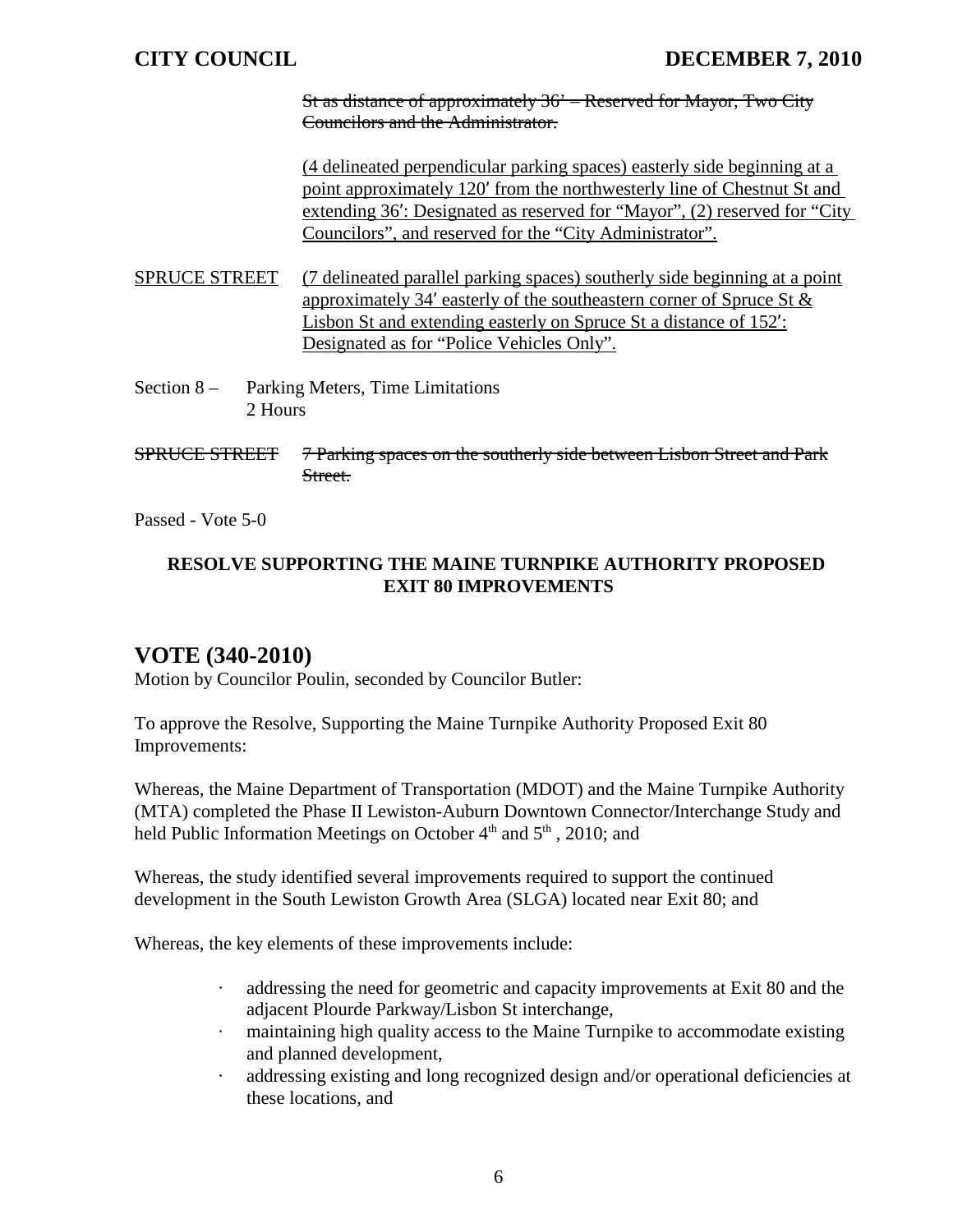· retaining the potential for further development adjacent to the Exit 80 interchange; and

Whereas, the MTA developed three alternative improvement proposals and presented them for staff review on Nov  $10^{th}$ , 2010, to the Lewiston Planning Board on Nov  $22^{nd}$ , 2010 and to the Public on Dec  $1<sup>st</sup>$ , 2010; and

Whereas, the three concepts included:

- · Modifying the existing Loop and Slip Ramps,
- · A diamond Interchange, and
- · A Single Point Urban Interchange (SPUI); and

Whereas, the SPUI concept best satisfied all the considerations regarding improved traffic operations, least impact to private property, least natural resource impacts, and least cost.;

Now, therefore, be it Resolved by the City Council of the City of Lewiston that

The City of Lewiston supports the MTA plan to address the required Exit 80 improvements using a SPUI design concept and phased construction beginning in 2011-2012. The City of Lewiston further supports and encourages the MTA and MDOT to closely coordinate efforts with the MDOT's planned improvements to Alfred A. Plourde Parkway and the Lisbon St (Route 196) ramps. The City encourages the projects to be diligently pursued such that construction is completed in a timely fashion in order to support development throughout the South Lewiston Growth Area.

Passed - Vote 5-0

### **RESOLVE - WAIVING TAX LIEN FORECLOSURE ON CERTAIN DISTRESSED PROPERTIES**

# **VOTE (341-2010)**

Motion by Councilor Butler, seconded by Councilor Cayer:

Resolve**,** Waiving Tax Lien Foreclosure on Certain Distressed Properties.

WHEREAS, the City has a long and successful history of working with property owners who have difficulty meeting their property tax obligations; and

WHEREAS, tax liens automatically mature on property on which taxes have not been paid eighteen months after the City files liens against them; and

WHEREAS, once liens mature, the City becomes the technical owner of these properties; and

WHEREAS, this process is established by State Law to ensure that the City is paid the taxes owed, at which time the property is normally returned to its prior owner; and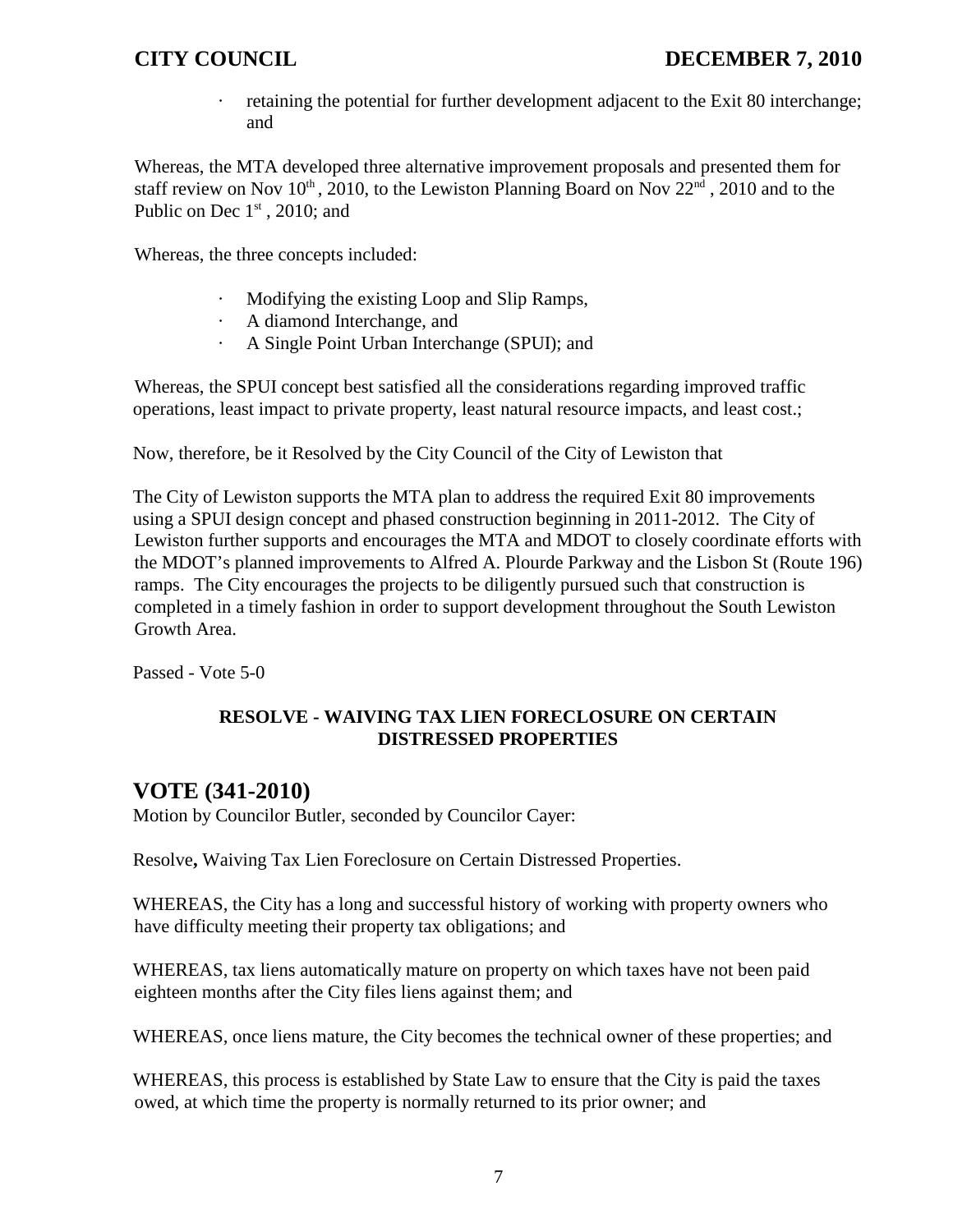WHEREAS, if a property on which a lien has matured is abandoned by its prior owner for a period of 60 days, the City may become liable for costs associated with the demolition and removal of distressed structures and/or any claims for damages that might arise as a result of the condition of or hazards posed by the property; and

WHEREAS, in certain instances, especially where structures are located on leased land, the City may be unable to recover back taxes and demolition or other costs associated with such properties; and

WHEREAS, in such instances, it may be in the best interest of the City to waive foreclosure while alternatives are sought to address these problem properties, including working with property and leased-land owners; and

WHEREAS, a number of distressed properties located on leased land on which liens may mature on December 17, 2010 have been identified; and

WHEREAS, it is in the best interest of the City that foreclosure on these properties be waived;

Now, therefore, be It Resolved by the City Council of the City of Lewiston that

Lien foreclosure is hereby waived on the following distressed properties located on leased land:

- 1. 233 Lincoln Street Structure Owner: William & April Pratt, Acct. No. 09A00010179
- 2. 249 Lincoln Street Structure Owner: Richard McWilliams & Sandy Foley, Acct. No. 09A00006568

Be it Further Resolved, that

Lien foreclosure is hereby waived on the following properties conditioned upon the owners entering into a payment agreement with the City of Lewiston prior to the date of lien foreclosure:

1. 586 Pleasant Street, Lot 14 – Structure Owner: Michael Sirois, Acct. No. 09A90020099

2. 586 Pleasant Street, Lot 15 – Structure Owner: John Williams, Acct. No. 09A90000323

Passed - Vote 5-0

### **REPORTS AND UPDATE**

LYAC member Holly Lavorgna informed the council that on November 17 the Lewiston Youth Advisory Council hosted a World Peace Day candlelight walk across the Bernard Lown Peace Bridge & followed with a program at the Franco-American Heritage Center. Mayor Gilbert joined in the evening events. Dr. Lown was unable, however, he e-mailed a encouraging note which read "Thanks for sharing such an inspiring event deserving wide emulation. Lewiston youth are giving peace a chance. There is no greater act of civic responsibility."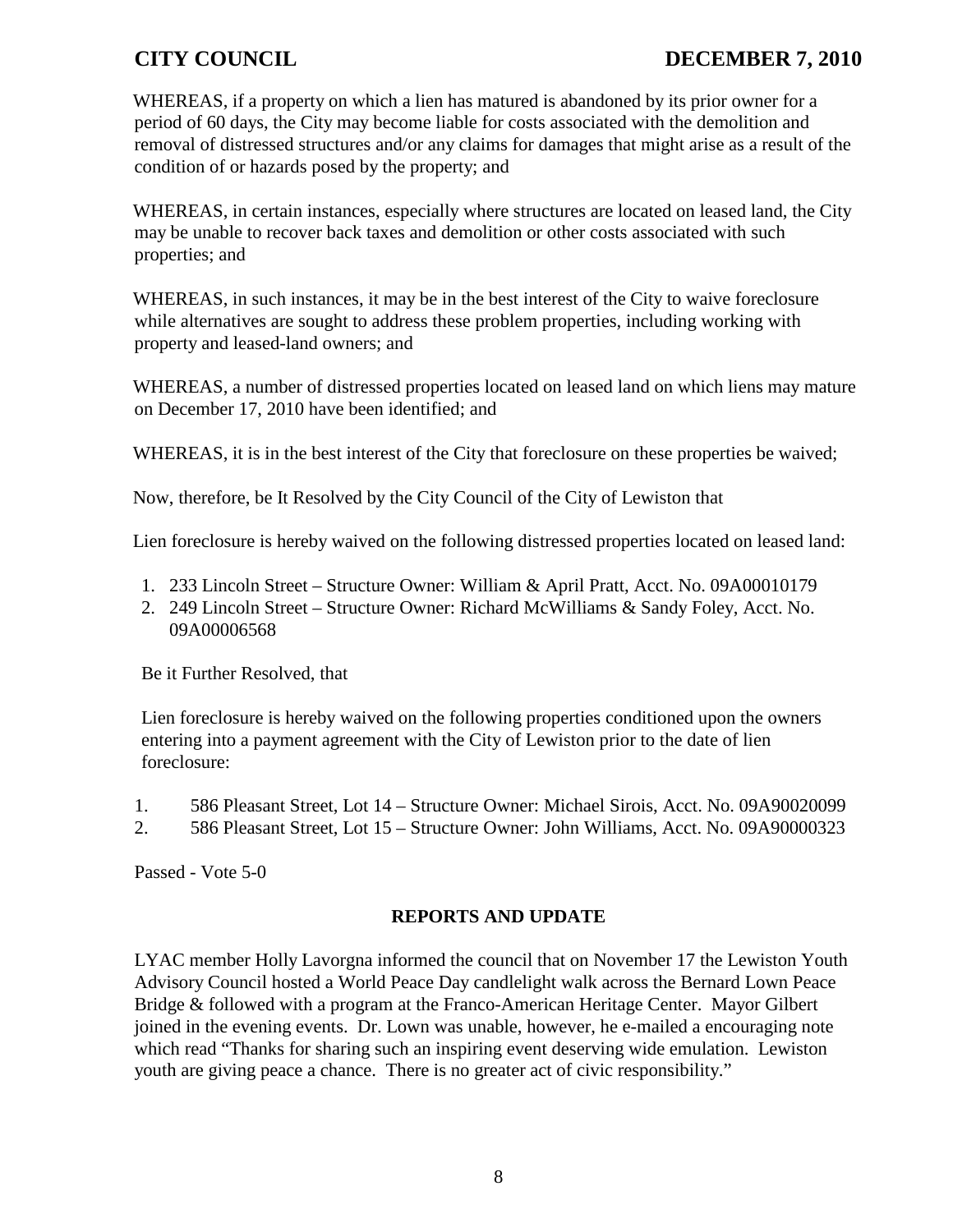The LYAC set their next goal of "Encouraging Better Attitudes About School & Raising Aspirations" at their December 1 meeting.

Holly also mentioned that the Lewiston Firefighters Association will be donating \$1,500 to the Lewiston Youth Advisory Council.

### **OTHER BUSINESS**

No other business was presented at this time.

### **EXECUTIVE SESSION**

## **VOTE (342-2010)**

Motion by Councilor Butler, seconded by Councilor Poulin:

To enter into an Executive Session, pursuant to MRSA Title 1, section 405(6)(c), to discuss Real Estate negotiations, of which the premature disclosure of the information would prejudice the competitive bargaining position of the City. Passed - Vote 5-0

Executive Session began at 7:55pm and ended at 8:00pm.

# **VOTE (343-2010)**

Motion by Councilor O'Connell, seconded by Councilor Butler:

To enter into an Executive Session, pursuant to MRSA Title 1, section 405(6)(c), to discuss Real Estate negotiations, of which the premature disclosure of the information would prejudice the competitive bargaining position of the City. Passed - Vote 5-0

Executive Session began at 8:00pm and ended at 8:10pm.

Councilor Bernier arrived at 8:10pm.

# **VOTE (344-2010)**

Motion by Councilor Butler, seconded by Councilor O'Connell:

To enter into an Executive Session, pursuant to MRSA Title 1, section 405(6)(c), to discuss Real Estate negotiations, of which the premature disclosure of the information would prejudice the competitive bargaining position of the City. Passed - Vote 6-0

Executive Session began at 8:10pm and ended at 8:16pm.